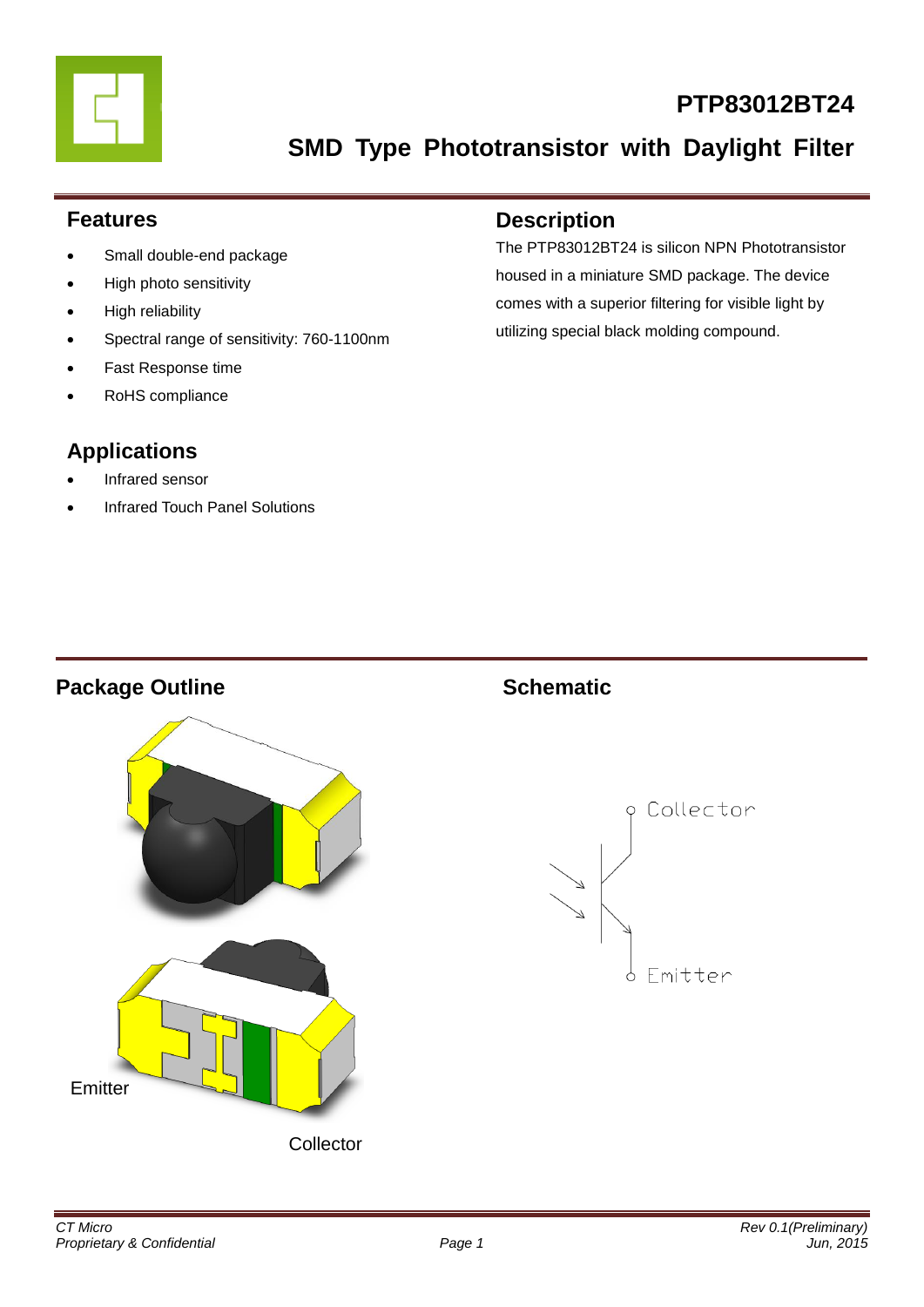

# **Absolute Maximum Rating at 25<sup>0</sup>C**

| <b>Symbol</b>                | <b>Parameters</b>                | <b>Ratings</b> | <b>Units</b> | <b>Notes</b> |
|------------------------------|----------------------------------|----------------|--------------|--------------|
| Ic                           | <b>Collector Current</b>         | 20             | mA           |              |
| <b>B</b> <sub>vCEO</sub>     | <b>Collector-Emitter Voltage</b> | 35             | V            |              |
| <b>B</b> <sub>vECO</sub>     | <b>Emitter-Collector Voltage</b> | 5              | V            | 2            |
| ${\mathsf T}_{\mathsf{opr}}$ | <b>Operating Temperature</b>     | $-40 - +85$    | $^{0}C$      |              |
| $T_{\text{stg}}$             | Storage Temperature              | $-40 - +100$   | $^{0}C$      |              |
| $\mathsf{T}_{\mathsf{sol}}$  | <b>Soldering Temperature</b>     | 260            | $\rm ^{0}C$  | 3            |
| $P_{to}$                     | <b>Total Power Dissipation</b>   | 150            | mW           |              |

### **Optical Characteristics**

| <b>Symbol</b> | <b>Parameters</b>       | <b>Test Conditions</b> | Min | Typ   | Max  | <b>Units</b> | <b>Notes</b> |
|---------------|-------------------------|------------------------|-----|-------|------|--------------|--------------|
| Λ             | Spectral Bandwidth      | -                      | 760 | -     | 1100 | nm           |              |
| λP            | <b>Peak Sensitivity</b> | -                      | -   | 880   |      | nm           |              |
| $\theta$ 1/2  | View Angle              | $Vce=5V$               | ۰   | ±22.5 | ۰    | deg          |              |

### **Electrical Characteristics**

| <b>Symbol</b>             | <b>Parameters</b>              | <b>Test Conditions</b>                     | Min | Typ            | <b>Max</b> | <b>Units</b> | <b>Notes</b> |
|---------------------------|--------------------------------|--------------------------------------------|-----|----------------|------------|--------------|--------------|
| <b>I</b> CEO              | Dark Current                   | $Ee=0mW/cm^2$                              |     |                | 100        | nA           |              |
|                           |                                | $Vce = 20V$                                | ۰   | ٠              |            |              |              |
| VCE(sat)                  | Collector-Emitter              | $Ee=1mW/cm^2$                              | ۰   | $\blacksquare$ | 0.4        | V            |              |
|                           | <b>Saturation Voltage</b>      | $lc=1.4mA$                                 |     |                |            |              |              |
| $\mathsf{I}^{\mathsf{C}}$ |                                | $Ee=1mW/cm^2$                              |     |                |            |              |              |
|                           | <b>Collector Light Current</b> | λ <sub>P</sub> =940nm, V <sub>CE</sub> =5V | 1.4 | 2.8            |            | mA           |              |
| $C_T$                     | $Ee=0mW/cm^2$                  |                                            |     |                |            |              |              |
|                           | <b>Terminal Capacitance</b>    | $f=1$ MHz, $Vce=5V$                        | -   | 3.80           | ۰          | рF           |              |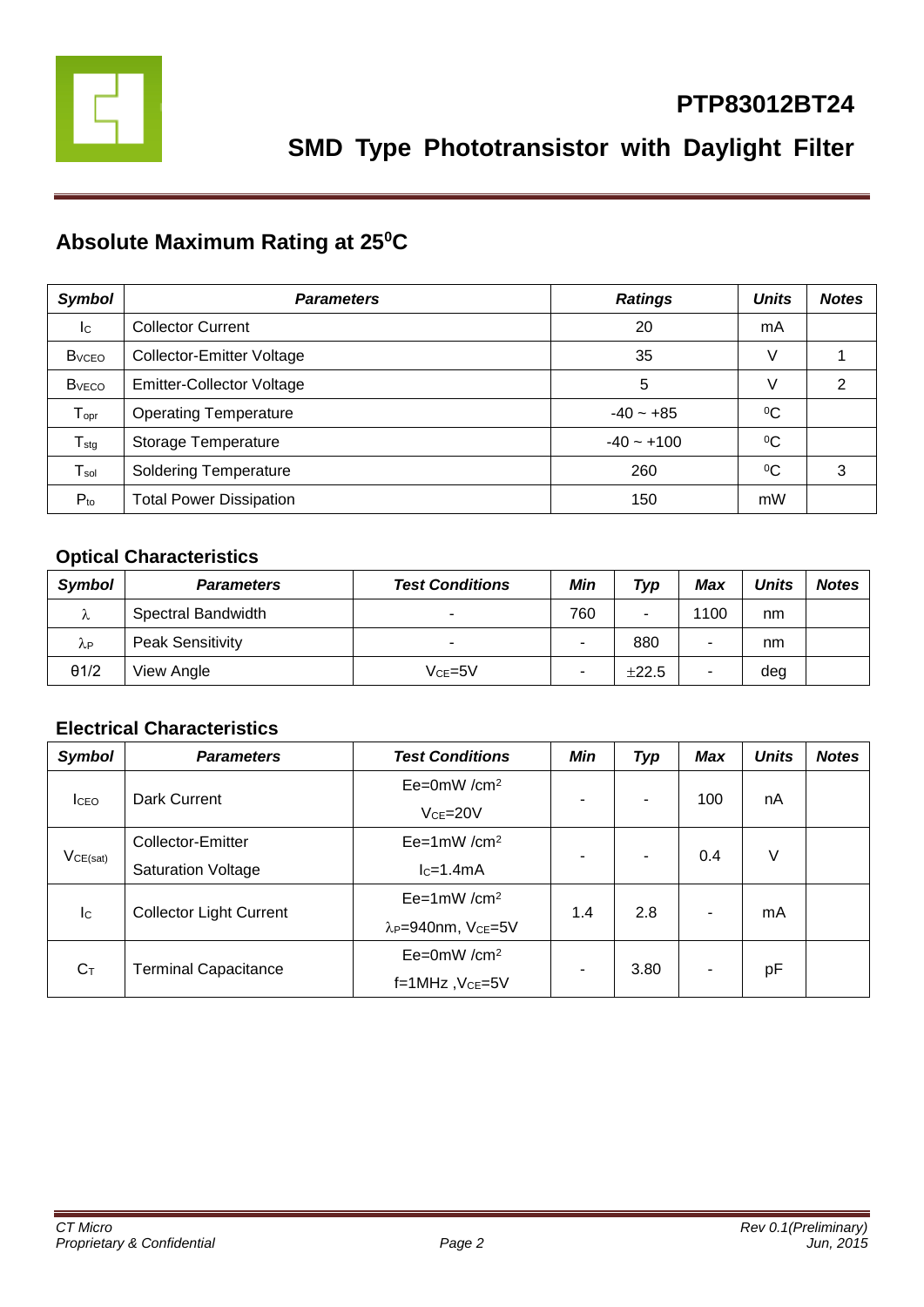

# **PTP83012BT24**

# **SMD Type Phototransistor with Daylight Filter**

#### **Switching Characteristics**

| <b>Symbol</b>    | <b>Parameters</b>   | <b>Test Conditions</b>                       | Min | Typ | <b>Max</b> | <b>Units</b> | <b>Notes</b> |
|------------------|---------------------|----------------------------------------------|-----|-----|------------|--------------|--------------|
| tr               | Rise Time           |                                              |     | 6   | -          |              |              |
| Īf               | <b>Fall Time</b>    | $V_{ce}$ = 5V, R <sub>L</sub> = 100 $\Omega$ |     |     | -          |              |              |
| t <sub>on</sub>  | Turn on Delay Time  | $lc=1.0mA$                                   |     | 11  |            | μs           |              |
| t <sub>off</sub> | Turn off Delay Time |                                              |     | 7.9 | ۰          |              |              |

#### **Notes:**

- 1 : Test conditions : Ic=100μA, Ee=0mW/cm<sup>2</sup>.
- 2 : Test conditions : I<sub>E</sub>=100μA, Ee=0mW/cm<sup>2</sup>.
- 3 : Soldering time≦5 seconds.
- 4 : Test circuit:

#### Detector



Switching Time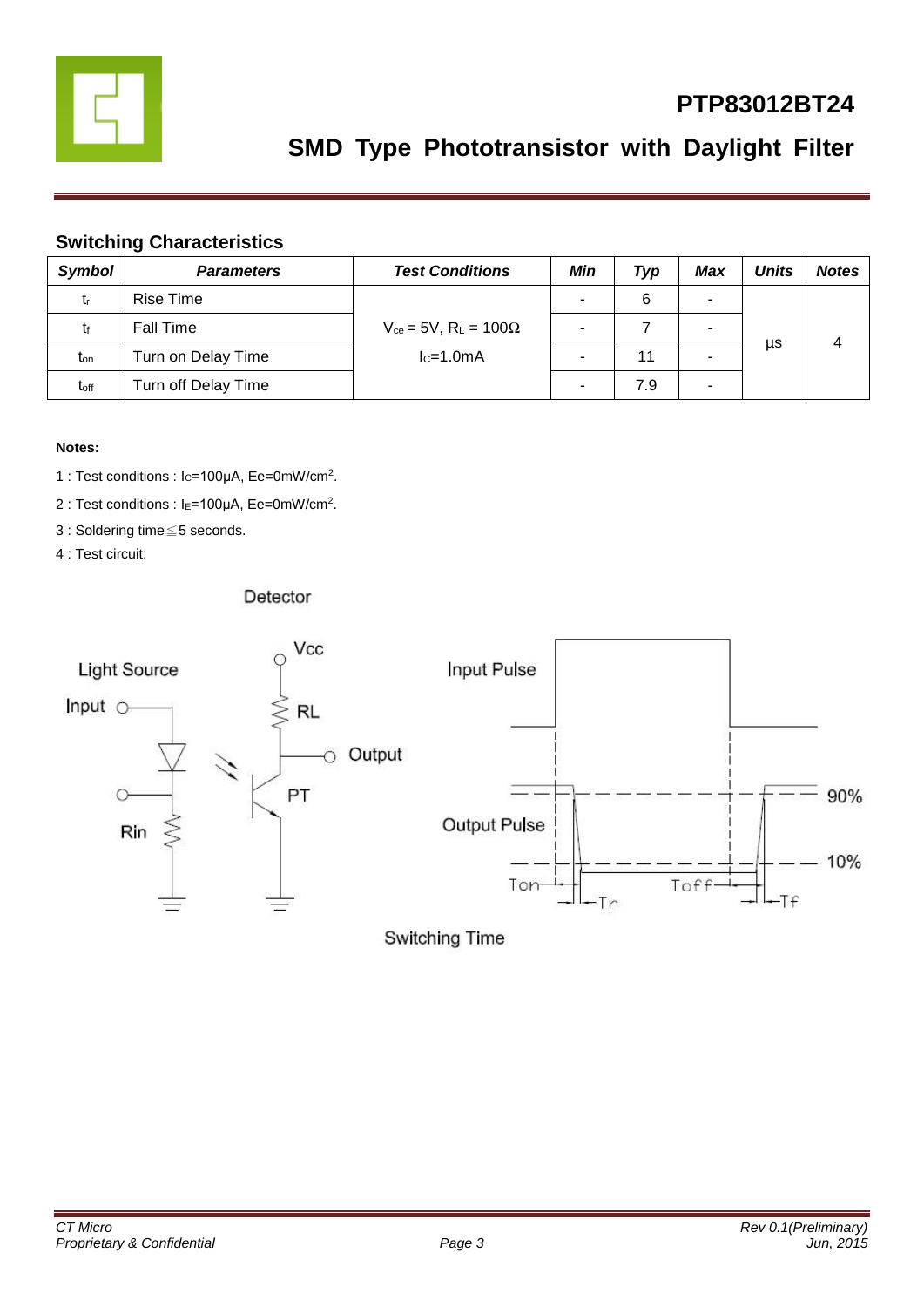

**SMD Type Phototransistor with Daylight Filter**

# **Typical Characteristic Curves**

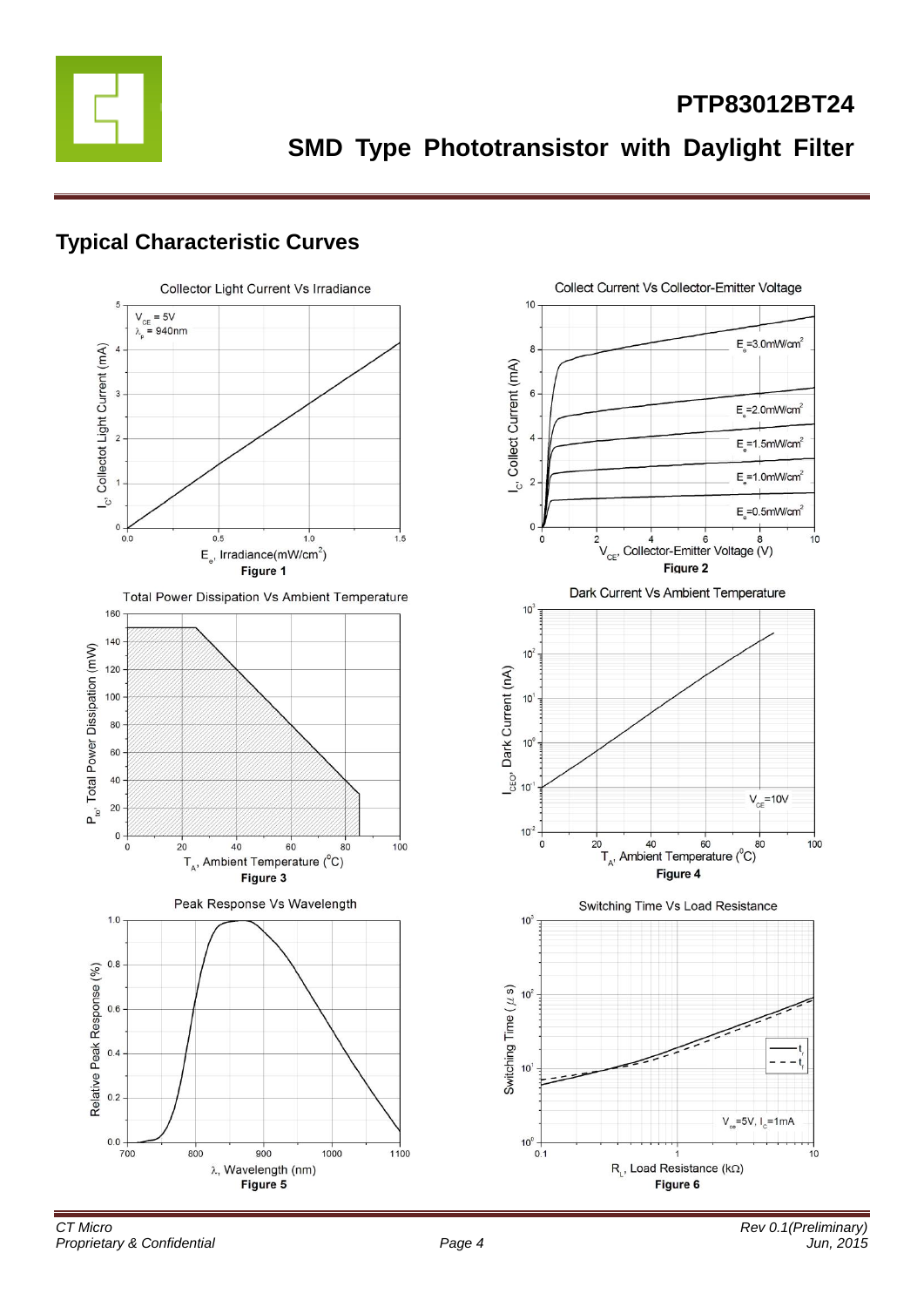

# **Typical Characteristic Curves**

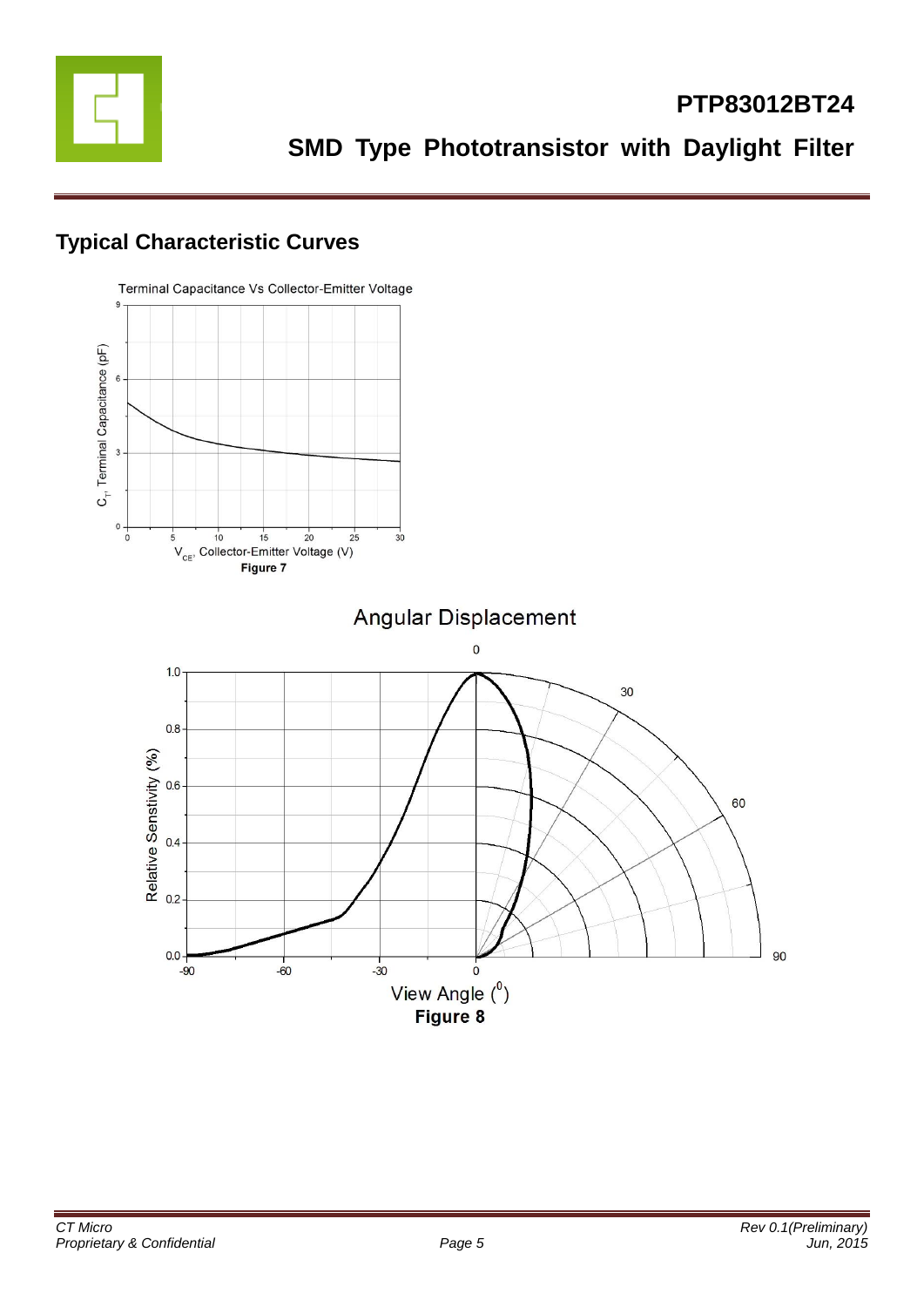

### **Package Dimension** *All dimensions are in mm, unless otherwise stated*



### **Recommended Soldering Mask** *All dimensions are in mm, unless otherwise stated*



## **Ordering Information**

| <b>Part Number</b> | <b>Description</b> | <b>Quantity</b> |
|--------------------|--------------------|-----------------|
| PTP83012BT24       | Tape & Reel        | 2000 pcs        |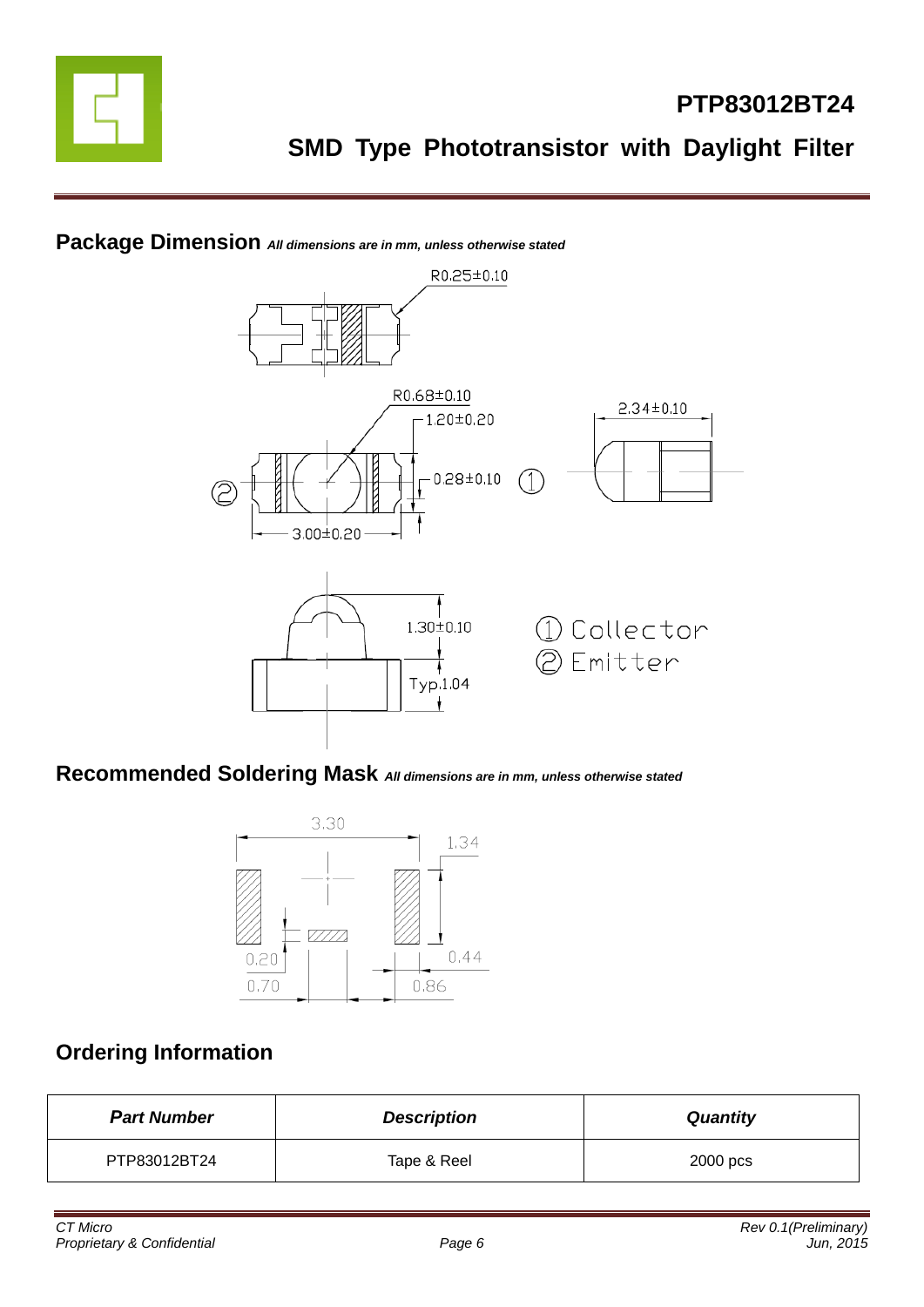



# **Reel Dimension** *All dimensions are in mm, unless otherwise stated*

**Tape Dimension** *All dimensions are in mm, unless otherwise stated*

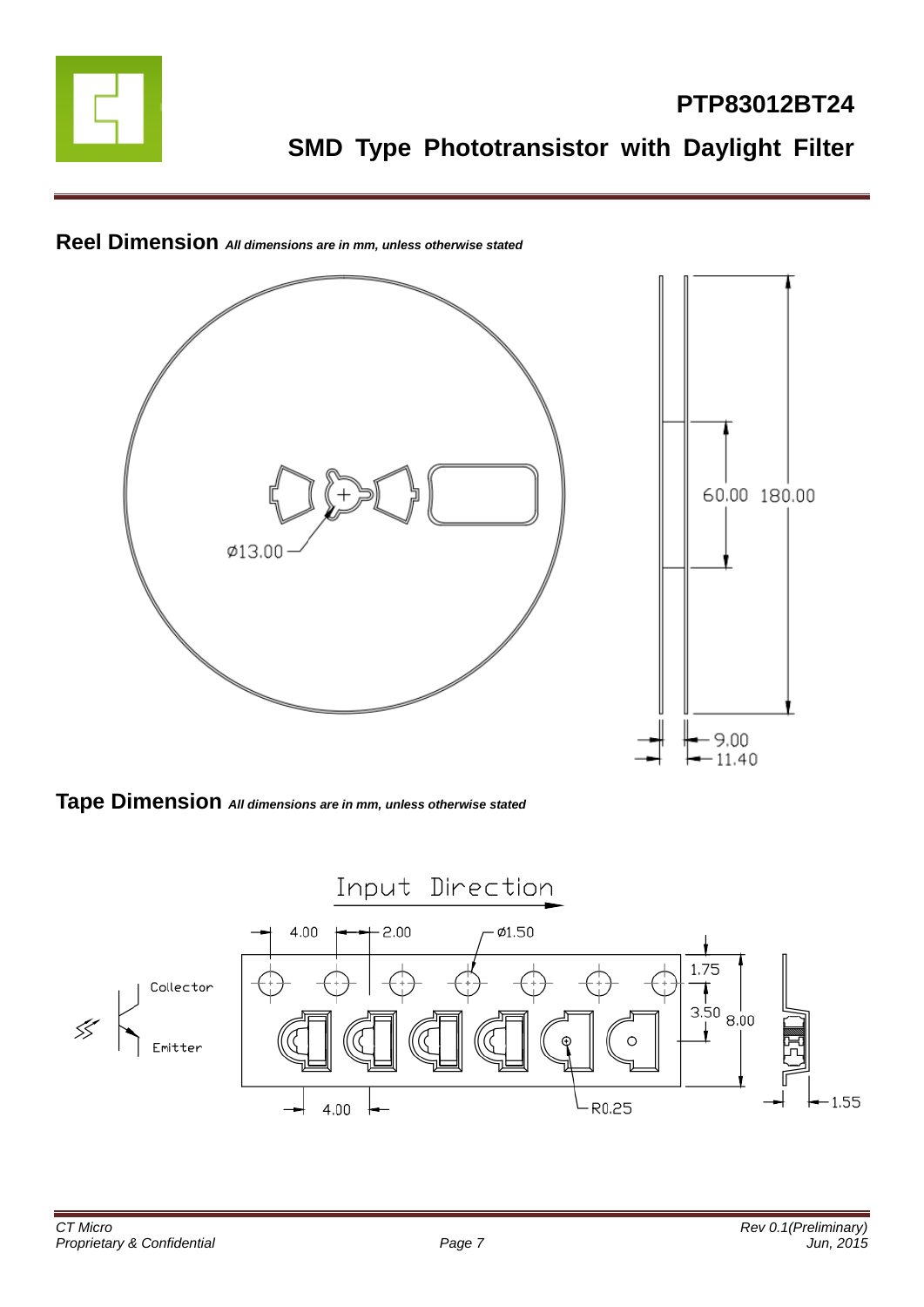

# **Label Form Specification**



Part no: CTM Production Number Serial no: Production Number Lot no: Lot number Q'ty: Packing Quantity Date Code: Manufacture Date Bin Code: Ic Ranks MADE IN CHINA: Production Place

# **Storage Condition**

- 1. Do not open moisture proof bag before the products are ready to use.
- 2. The moisture barrier bag should be stored at 30°C and 90%R.H. max. before opening. Shelf life of non-opened bag is 12 months after the bag sealing date.
- 3. After opening the moisture barrier bag floor life is 168h at 30°C/60%RH. max. Unused LEDs should be resealed into moisture barrier bag. (Refer to J-STD-020 Standard)
- 4. If the moisture absorbent material has faded away or the LEDs have exceeded the storage time, baking treatment should be performed using the J-STD-033 Standard conditions.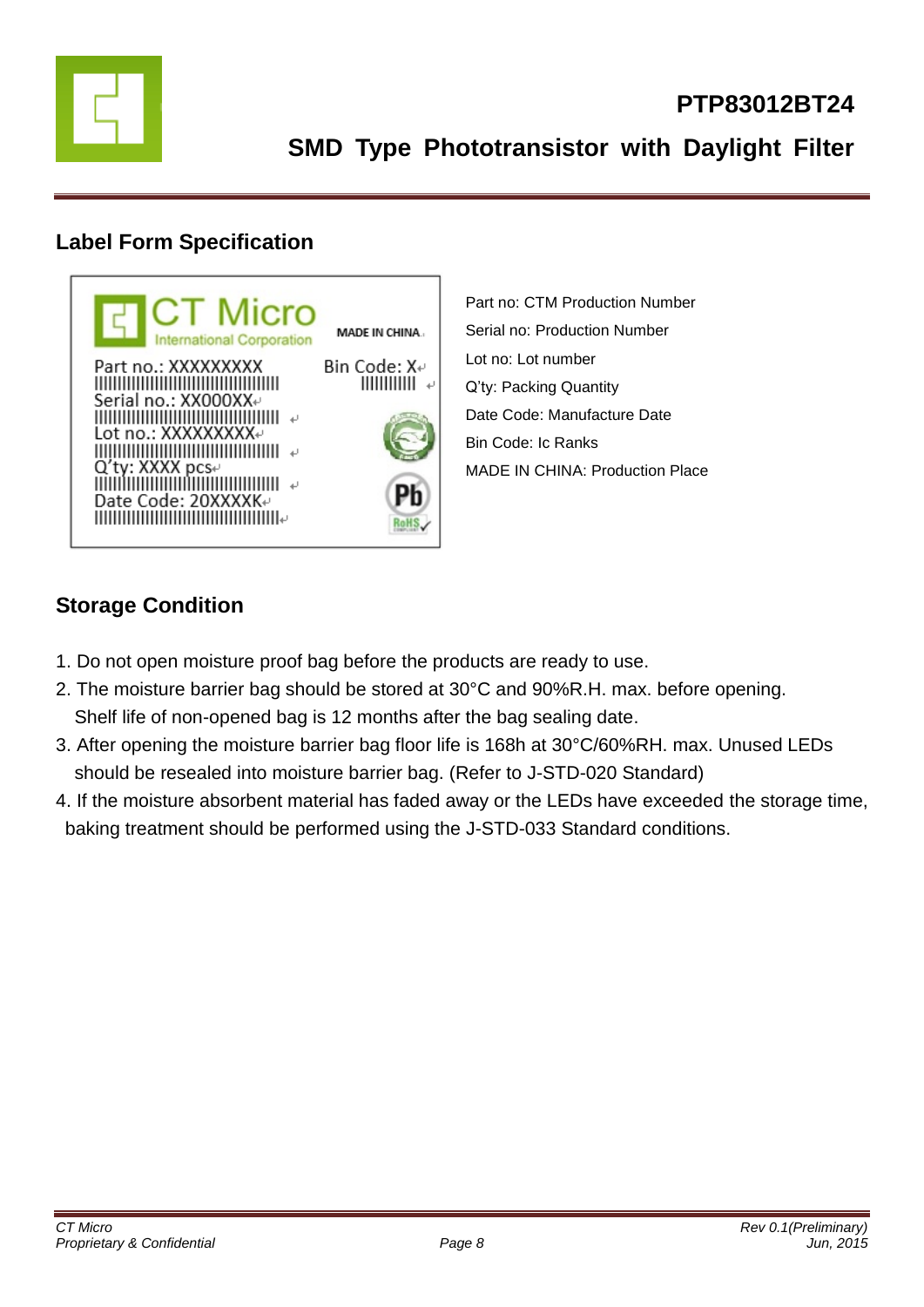

# **PTP83012BT24**

**SMD Type Phototransistor with Daylight Filter**

### **Reflow Profile**



| <b>Profile Feature</b>                     | <b>Pb-Free Assembly Profile</b>                   |
|--------------------------------------------|---------------------------------------------------|
| Temperature Min. (Tsmin)                   | $150^{\circ}$ C                                   |
| Temperature Max. (Tsmax)                   | $200^{\circ}$ C                                   |
| Time (ts) from (Tsmin to Tsmax)            | 60-120 seconds                                    |
| Ramp-up Rate $(tL$ to t <sub>P</sub> )     | 3°C/second max.                                   |
| Liquidous Temperature $(T_L)$              | $217^{\circ}$ C                                   |
| Time $(t_L)$ Maintained Above $(T_L)$      | $60 - 150$ seconds                                |
| Peak Body Package Temperature              | $260^{\circ}$ C +0 $^{\circ}$ C / -5 $^{\circ}$ C |
| Time (t <sub>P</sub> ) within 5°C of 260°C | 30 seconds                                        |
| Ramp-down Rate $(T_P$ to $T_L$ )           | 6°C/second max                                    |
| Time 25°C to Peak Temperature              | 8 minutes max.                                    |